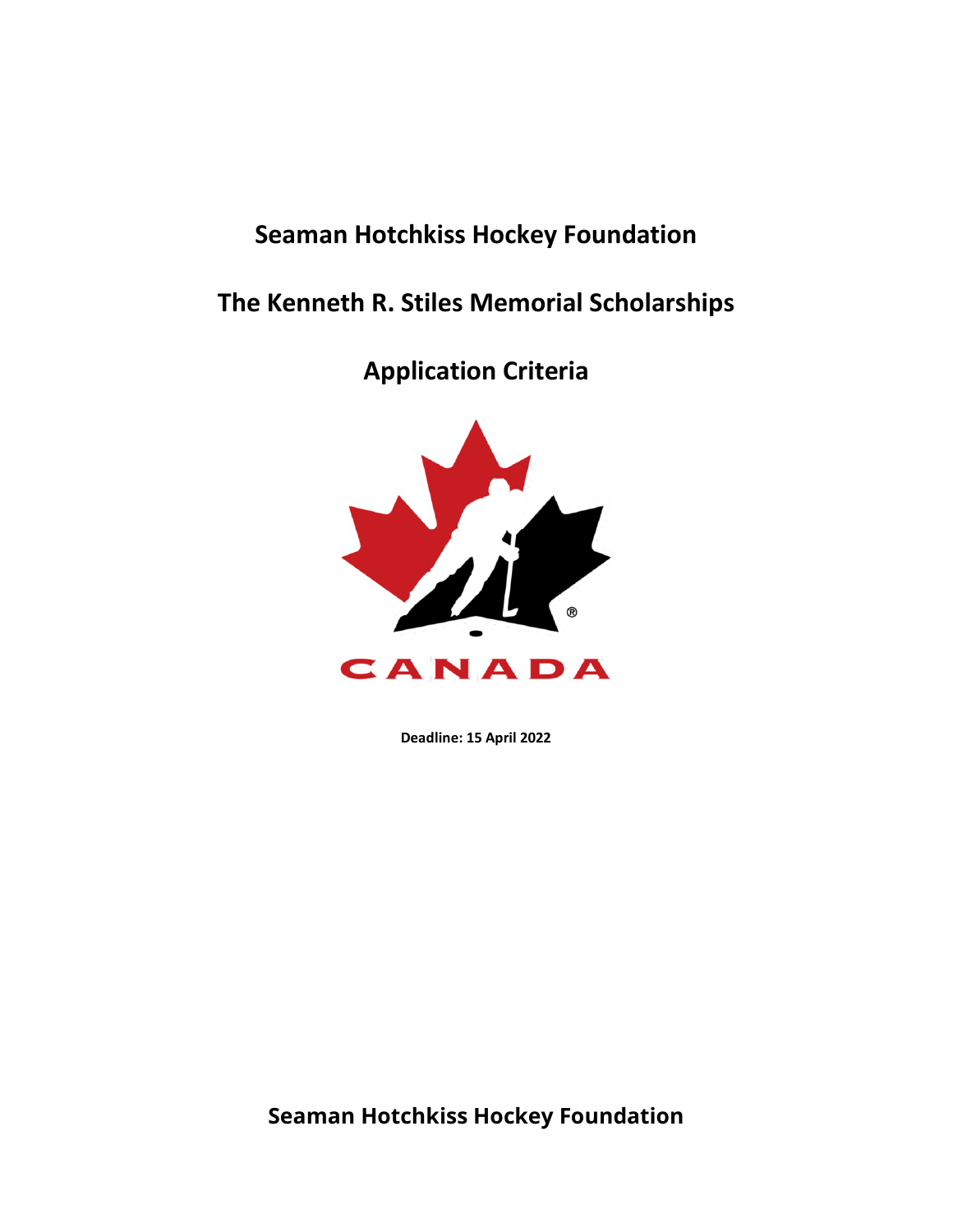### **The Kenneth R. Stiles Memorial Scholarship**



The Kenneth R. Stiles Memorial Scholarship was established by the Seaman Hotchkiss Hockey Foundation (formerly Project 75) and Hockey Canada in recognition of Ken Stiles and his tremendous contribution to grassroots hockey in Canada. Through the vision and leadership of the Seaman Hotchkiss Hockey Foundation, many Hockey Canada development programs have received their start. The Hockey Canada Officiating Program of Excellence is an excellent example of this support.

The Seaman Hotchkiss Hockey Foundation is committed to providing Canadian student athletes and officials with access to financial resources to support their pursuit of post-secondary education. Ken Stiles was a big part of the Project 75 organization for many years and was a catalyst in planning and designing an initiative aimed at providing players and officials who demonstrate excellence in sport and commitment to education, access to a unique scholarship program.

Kenneth Roy Stiles was born in Didsbury, Alberta. He began his education riding a horse to a one-room schoolhouse three miles from the family farm near Didsbury. He attended the Vermilion School of Agriculture as well as the University of Alberta, where he earned a Bachelor's Degree in Agricultural Economics.

Ken's career included farming and ranching, management of growing and successful law firms, senior management positions, and directorships in a variety of Alberta industries. He played a significant role in the support of many Hockey Canada initiatives. A former leader of the Meadowbank 4-H Beef Club, he was also a founding member of the Pekisko Landowners' Association and was dedicated to the preservation of fescue grasslands on the Eastern Slopes of the Rocky Mountains. He is among the last of a generation who knows what it was to farm with horses. All who knew him respected his warmth, intelligence, honour, sage counsel and the unbreakable value of his handshake.